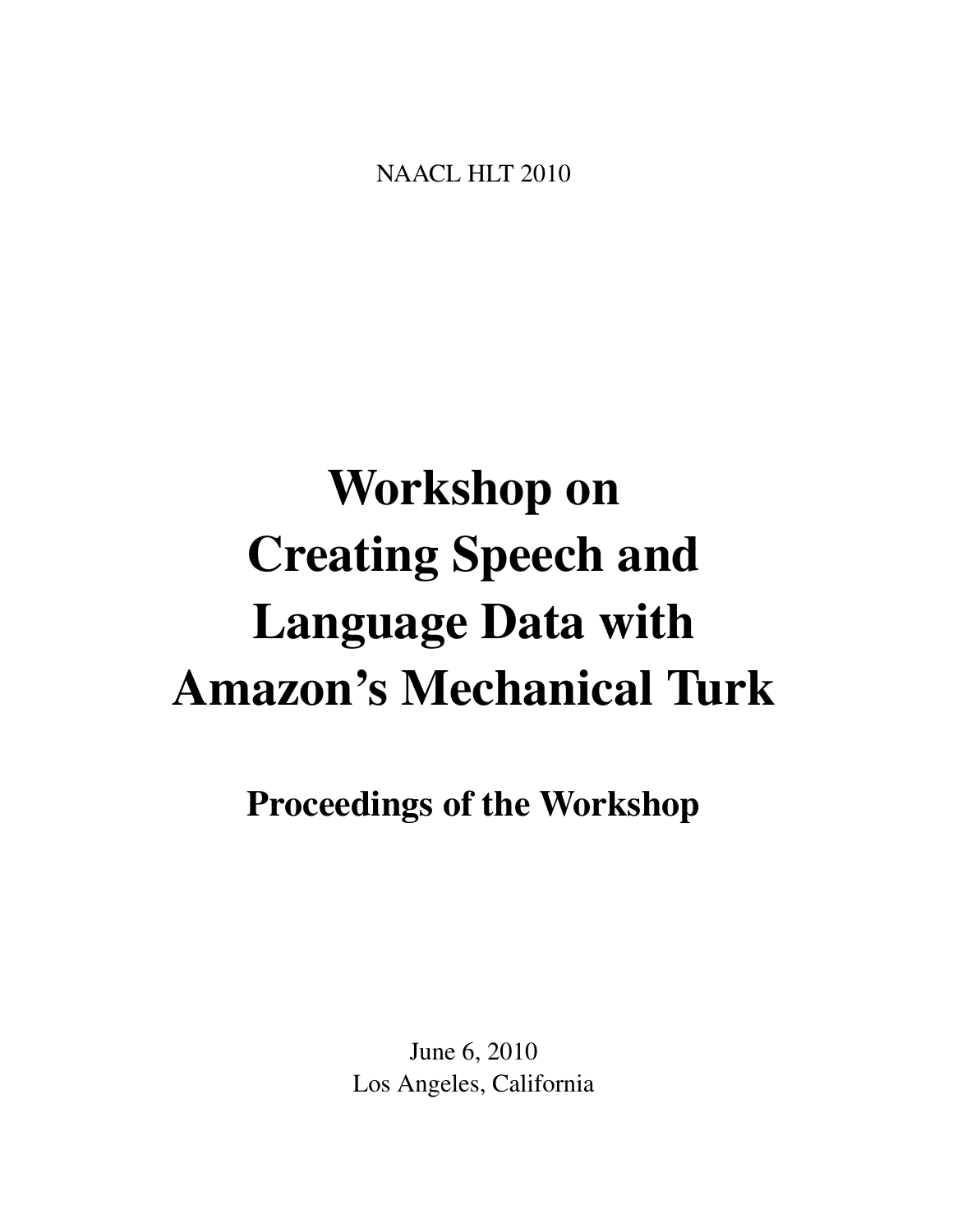USB memory sticks produced by *Omnipress Inc. 2600 Anderson Street Madison, WI 53707 USA*

Generously Sponsored By:

# amazonmechanical turk **Artificial Artificial Intelligence** beta

and CrowdFlower

c 2010 The Association for Computational Linguistics

Association for Computational Linguistics (ACL) 209 N. Eighth Street Stroudsburg, PA 18360 USA Tel: +1-570-476-8006 Fax: +1-570-476-0860 acl@aclweb.org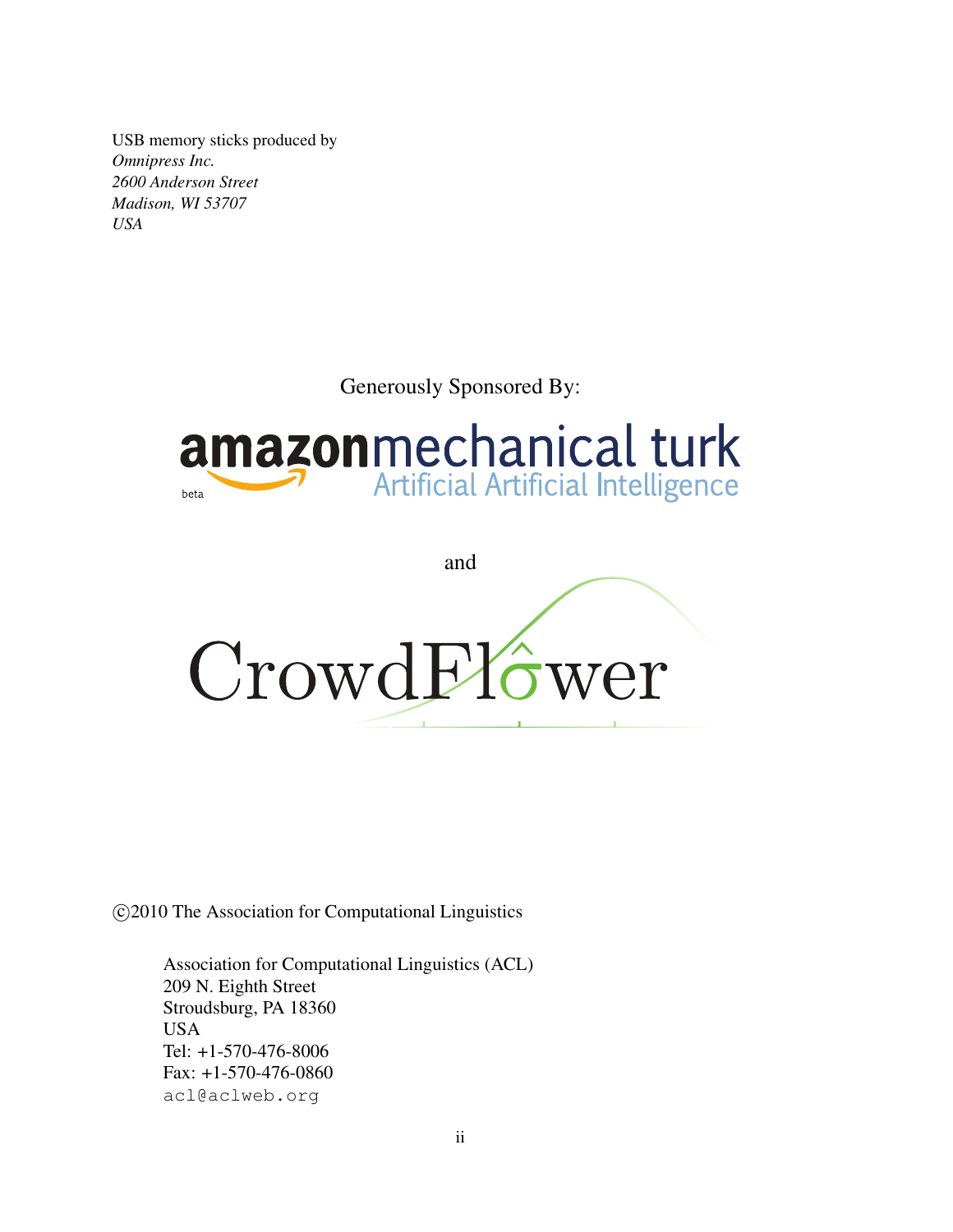## Preface

The NAACL-2010 Workshop on Creating Speech and Language Data With Amazon's Mechanical Turk explores applications of crowdsourcing technologies for the creation and study of language data. Recent work has evaluated the effectiveness of using crowdsourcing platforms, such as Amazon's Mechanical Turk, to create annotated data for natural language processing applications. This workshop further explores this area and these proceedings contain 34 papers and an overview paper that each experiment with applications of Mechanical Turk. The diversity of applications showcases the new possibilities for annotating speech and text, and has the potential to dramatically change how we create data for human language technologies.

Papers in the workshop also looked at best practices in creating data using Mechanical Turk. Experiments evaluated how to design Human Intelligence Tasks (HITs), how to attract users to the task, how to price annotation tasks, and how to ensure data quality. Applications include the creation of data sets for standard NLP tasks, developing entirely new tasks, and investigating new ways of integrating user feedback in the learning process.

The workshop featured an open-ended shared task in which 35 teams were awarded \$100 of credit on Amazon Mechanical Turk to spend on an annotation task of their choosing. Results of the shared task are described in short papers and all collected data is publicly available. Shared task participants focused on data collection questions, such as how to convey complex tasks to non-experts, how to evaluate and ensure quality and annotation cost and speed.

The organizers thank the workshop participants who contributed to an incredibly strong workshop program. We also thank the program committee for quickly reviewing the large number of submissions. Special thanks go to Sharon Chiarella, vice president of Amazon Mechanical Turk, for funding the shared task, Ted Sandler of Amazon for assistance in organizing the shared task, Stephanie Geerlings and Lukas Biewald of CrowdFlower for making their service available to shared task participants, and to Jonny Weese for editing and compiling the final proceedings.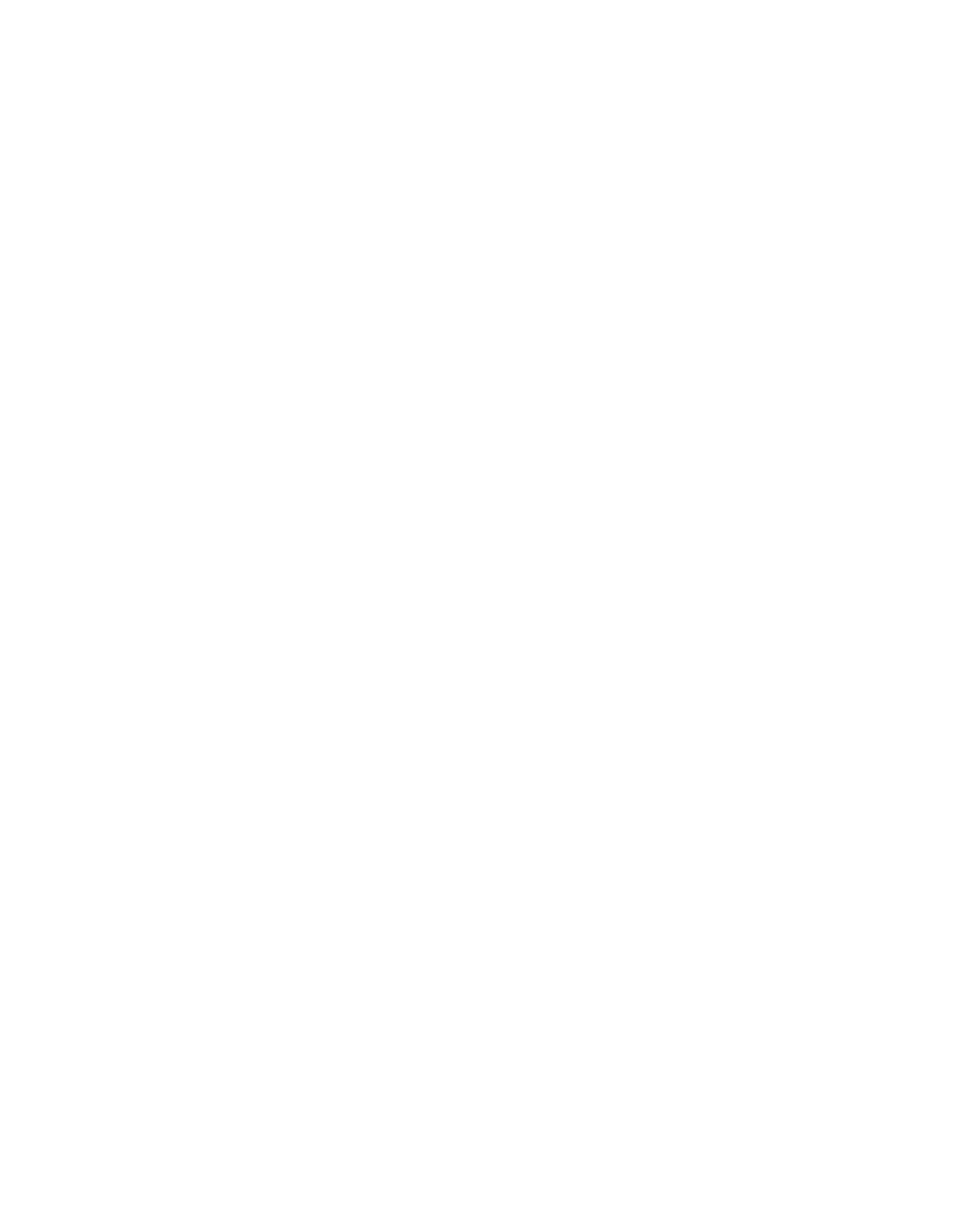#### Organizers:

Chris Callison-Burch, Johns Hopkins University Mark Dredze, Johns Hopkins University

## Program Committee:

Breck Baldwin, Alias-i, Inc. Jordan Boyd-Graber, University of Maryland Michael Bloodgood, Johns Hopkins University Bob Carpenter, Alias-i, Inc. David Chen, University of Texas, Austin Maxine Eskenazi, Carnegie Mellon University Nikesh Garera, Kosmix Corporation Jim Glass, Massachusetts Institute of Technology Alex Gruenstein, Google, Inc. Janna Hamaker, Amazon.com, Inc. Jon Hamaker, Microsoft Corporation Samer Hassan, University of North Texas Alexandre Klementiev, Johns Hopkins University Benjamin Lambert, Carnegie Mellon University Ben Leong, University of North Texas Ian McGraw, Massachusetts Institute of Technology Scott Novotney, Johns Hopkins University Brendan O'Connor, Carnegie Mellon University Gabriel Parent, Carnegie Mellon University Massimo Poesio, University of Essex Joe Polifroni, Nokia Research Labs Joseph Reisinger, University of Texas, Austin Ted Sandler, Amazon.com, Inc. Stephanie Seneff, Massachusetts Institute of Technology Kevin Small, Tufts University Rion Snow, Stanford University / Twitter, Inc.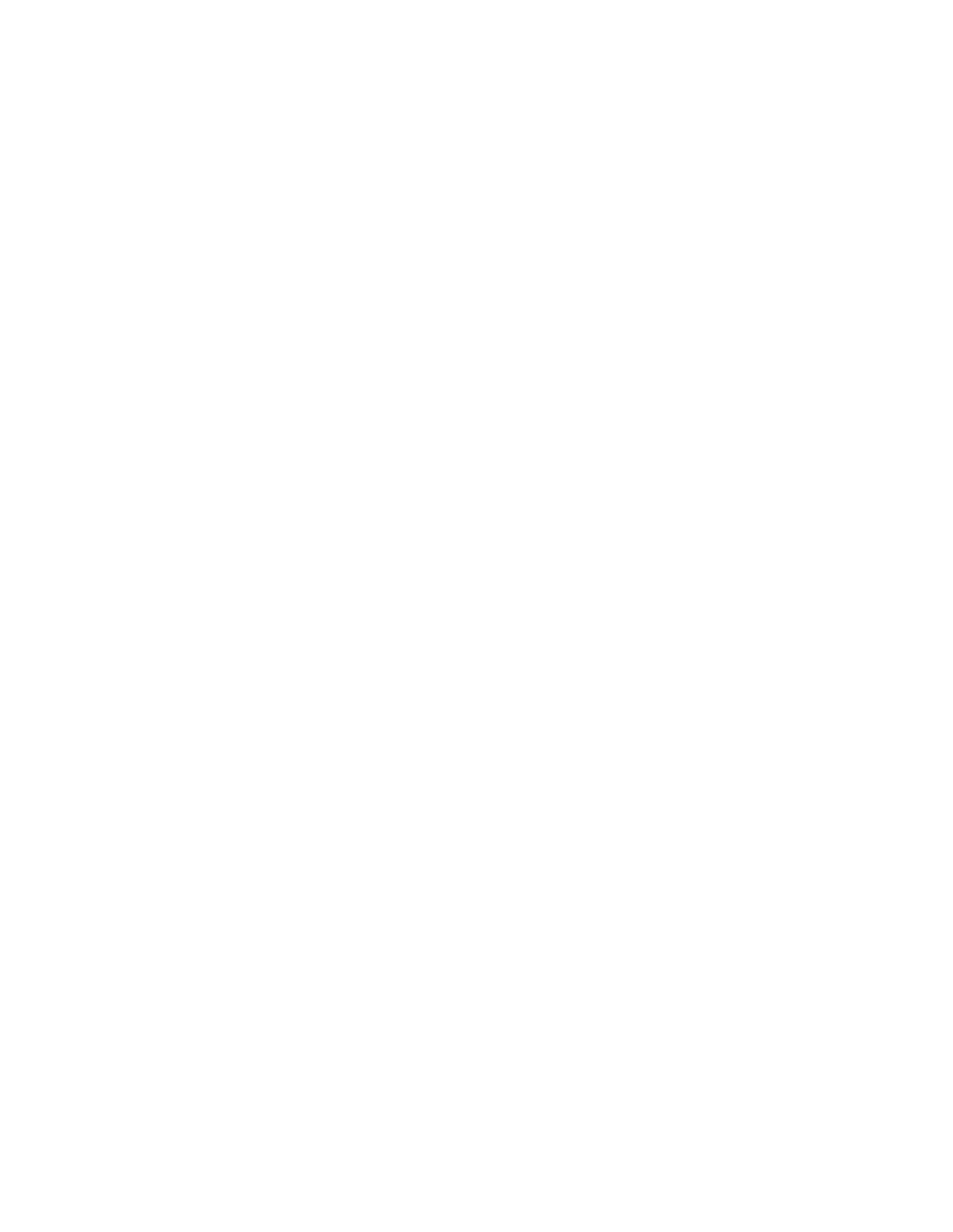## Table of Contents

| Creating Speech and Language Data With Amazon's Mechanical Turk                                                                                               |
|---------------------------------------------------------------------------------------------------------------------------------------------------------------|
| Corpus Creation for New Genres: A Crowdsourced Approach to PP Attachment<br>Mukund Jha, Jacob Andreas, Kapil Thadani, Sara Rosenthal and Kathleen McKeown  13 |
| Clustering dictionary definitions using Amazon Mechanical Turk                                                                                                |
| Semi-supervised Word Alignment with Mechanical Turk                                                                                                           |
| Rating Computer-Generated Questions with Mechanical Turk                                                                                                      |
| Crowdsourced Accessibility: Elicitation of Wikipedia Articles                                                                                                 |
| Document Image Collection Using Amazon's Mechanical Turk<br>Audrey Le, Jerome Ajot, Mark Przybocki and Stephanie Strassel  45                                 |
| Using Amazon Mechanical Turk for Transcription of Non-Native Speech                                                                                           |
| Exploring Normalization Techniques for Human Judgments of Machine Translation Adequacy Col-<br>lected Using Amazon Mechanical Turk                            |
| Can Crowds Build parallel corpora for Machine Translation Systems?                                                                                            |
| Turker-Assisted Paraphrasing for English-Arabic Machine Translation                                                                                           |
| Annotating Large Email Datasets for Named Entity Recognition with Mechanical Turk<br>Nolan Lawson, Kevin Eustice, Mike Perkowitz and Meliha Yetisgen-Yildiz71 |
| Annotating Named Entities in Twitter Data with Crowdsourcing<br>Tim Finin, William Murnane, Anand Karandikar, Nicholas Keller, Justin Martineau and Mark      |
| MTurk Crowdsourcing: A Viable Method for Rapid Discovery of Arabic Nicknames?                                                                                 |
| An Enriched MT Grammar for Under \$100                                                                                                                        |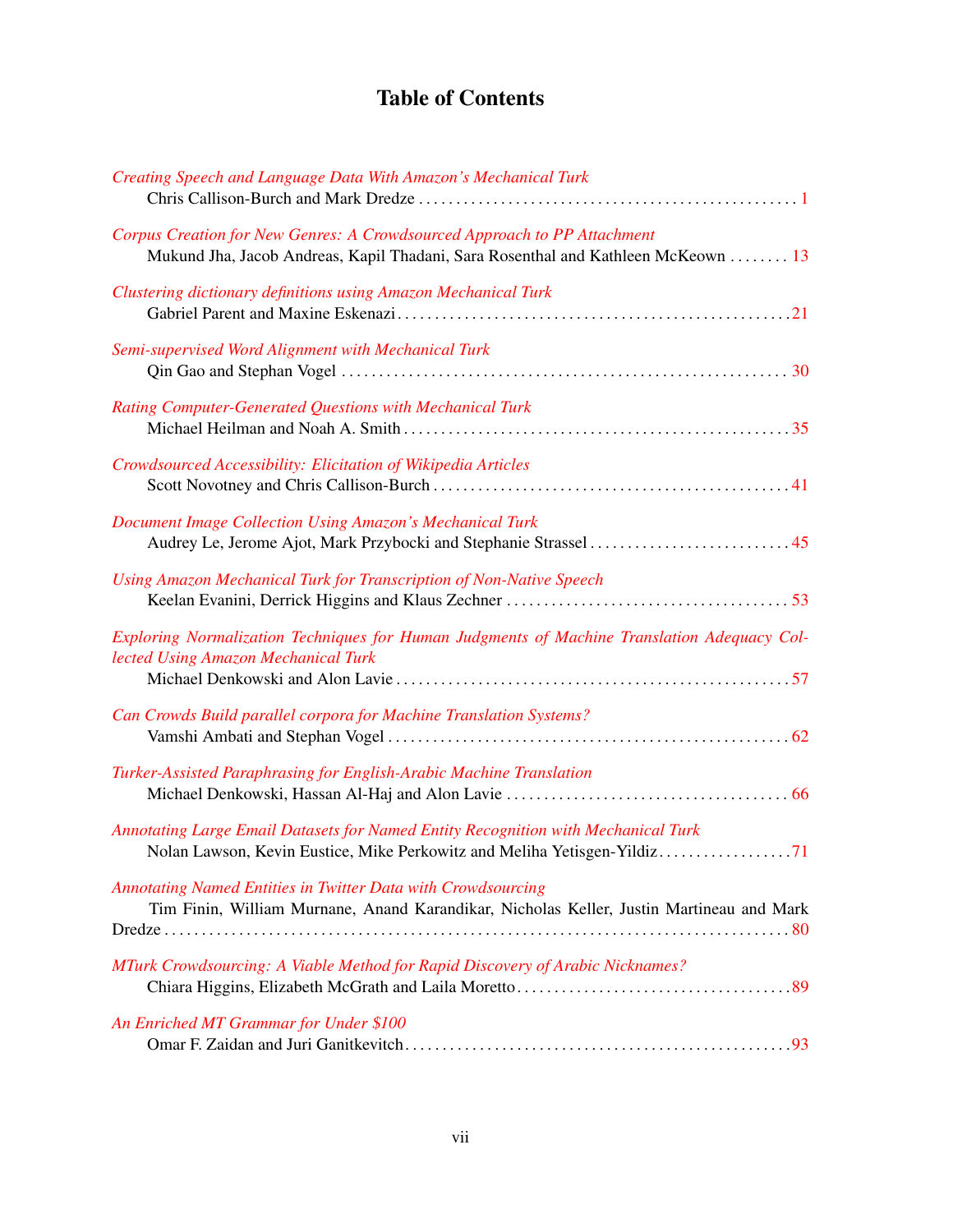| Using the Amazon Mechanical Turk to Transcribe and Annotate Meeting Speech for Extractive Sum-<br>marization                                                                                 |
|----------------------------------------------------------------------------------------------------------------------------------------------------------------------------------------------|
|                                                                                                                                                                                              |
| Using Mechanical Turk to Annotate Lexicons for Less Commonly Used Languages                                                                                                                  |
| Opinion Mining of Spanish Customer Comments with Non-Expert Annotations on Mechanical Turk<br>Bart Mellebeek, Francesc Benavent, Jens Grivolla, Joan Codina, Marta R. Costa-Jussà and Rafael |
| Crowdsourcing and language studies: the new generation of linguistic data<br>Robert Munro, Steven Bethard, Victor Kuperman, Vicky Tzuyin Lai, Robin Melnick, Christopher                     |
| Not-So-Latent Dirichlet Allocation: Collapsed Gibbs Sampling Using Human Judgments                                                                                                           |
| <b>Collecting Image Annotations Using Amazon's Mechanical Turk</b><br>Cyrus Rashtchian, Peter Young, Micah Hodosh and Julia Hockenmaier  139                                                 |
| <b>Non-Expert Evaluation of Summarization Systems is Risky</b>                                                                                                                               |
| Shedding (a Thousand Points of) Light on Biased Language                                                                                                                                     |
| Evaluation of Commonsense Knowledge with Mechanical Turk<br>Jonathan Gordon, Benjamin Van Durme and Lenhart Schubert  159                                                                    |
| <b>Cheap Facts and Counter-Facts</b>                                                                                                                                                         |
| The Wisdom of the Crowds Ear: Speech Accent Rating and Annotation with Amazon Mechanical Turk                                                                                                |
| <b>Crowdsourcing Document Relevance Assessment with Mechanical Turk</b>                                                                                                                      |
| Preliminary Experiments with Amazon's Mechanical Turk for Annotating Medical Named Entities<br>Meliha Yetisgen-Yildiz, Imre Solti, Fei Xia and Scott Halgrim  180                            |
| Tools for Collecting Speech Corpora via Mechanical-Turk                                                                                                                                      |
| <b>Measuring Transitivity Using Untrained Annotators</b>                                                                                                                                     |
| Amazon Mechanical Turk for Subjectivity Word Sense Disambiguation                                                                                                                            |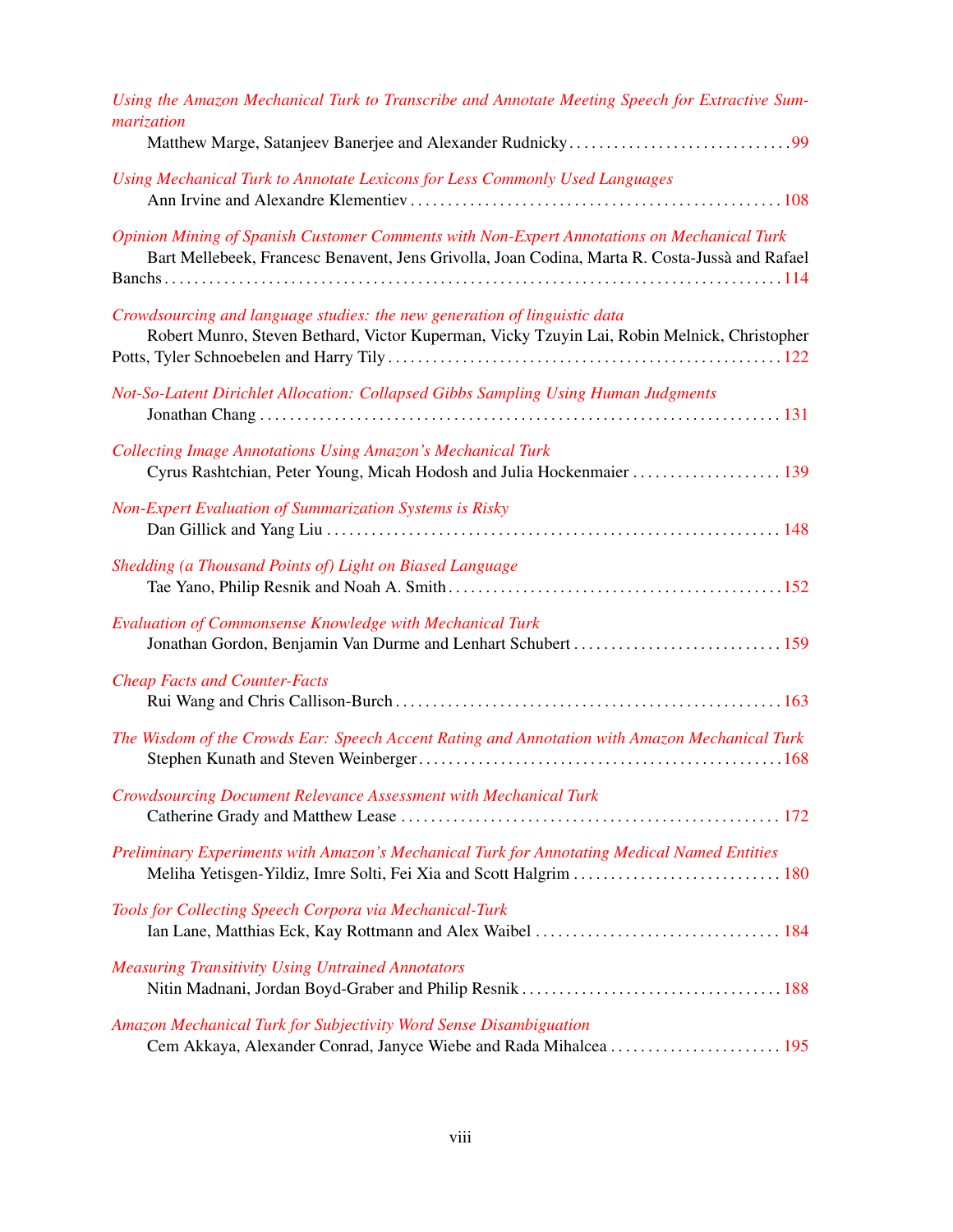| <b>Non-Expert Correction of Automatically Generated Relation Annotations</b><br>Matthew R. Gormley, Adam Gerber, Mary Harper and Mark Dredze204 |  |
|-------------------------------------------------------------------------------------------------------------------------------------------------|--|
| Using Mechanical Turk to Build Machine Translation Evaluation Sets                                                                              |  |
| Creating a Bi-lingual Entailment Corpus through Translations with Mechanical Turk: \$100 for a 10-<br>day Rush                                  |  |
|                                                                                                                                                 |  |
| <b>Error Driven Paraphrase Annotation using Mechanical Turk</b>                                                                                 |  |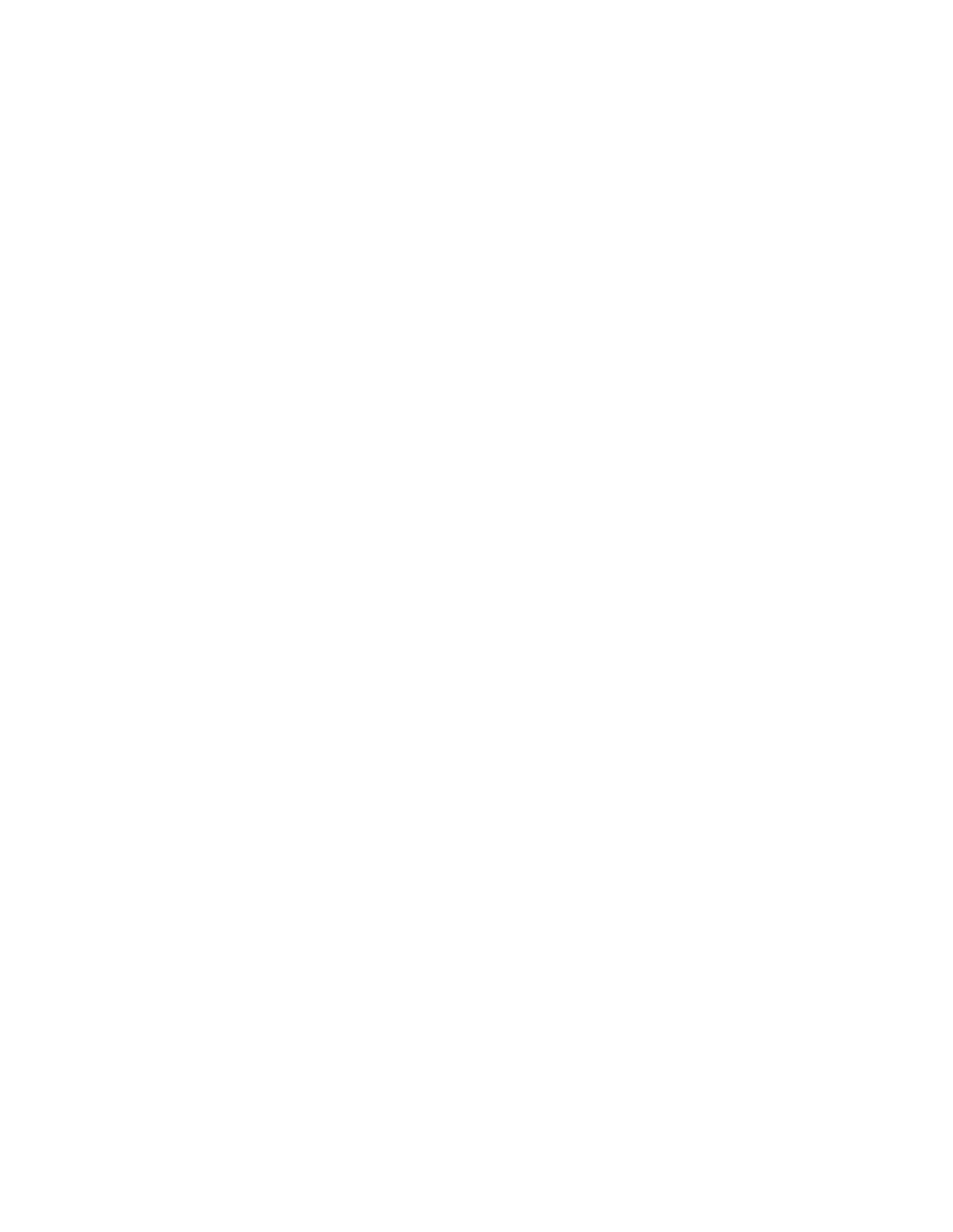# Workshop Program

## Sunday, June 6, 2010

| 9:00  | <b>Morning Session</b>                                                                                                                                               |
|-------|----------------------------------------------------------------------------------------------------------------------------------------------------------------------|
|       | Creating Speech and Language Data With Amazon's Mechanical Turk<br>Chris Callison-Burch and Mark Dredze                                                              |
| 9:10  | <b>Invited Talk</b>                                                                                                                                                  |
| 10:10 | Corpus Creation for New Genres: A Crowdsourced Approach to PP Attachment<br>Mukund Jha, Jacob Andreas, Kapil Thadani, Sara Rosenthal and Kathleen McKe-<br>own       |
| 10:30 | <b>Coffee Break</b>                                                                                                                                                  |
| 11:00 | <b>Poster Session 1</b>                                                                                                                                              |
|       | Clustering dictionary definitions using Amazon Mechanical Turk<br>Gabriel Parent and Maxine Eskenazi                                                                 |
|       | Semi-supervised Word Alignment with Mechanical Turk<br>Qin Gao and Stephan Vogel                                                                                     |
|       | Rating Computer-Generated Questions with Mechanical Turk<br>Michael Heilman and Noah A. Smith                                                                        |
|       | Crowdsourced Accessibility: Elicitation of Wikipedia Articles<br>Scott Novotney and Chris Callison-Burch                                                             |
|       | Document Image Collection Using Amazon's Mechanical Turk<br>Audrey Le, Jerome Ajot, Mark Przybocki and Stephanie Strassel                                            |
|       | Using Amazon Mechanical Turk for Transcription of Non-Native Speech<br>Keelan Evanini, Derrick Higgins and Klaus Zechner                                             |
|       | Exploring Normalization Techniques for Human Judgments of Machine Translation<br>Adequacy Collected Using Amazon Mechanical Turk<br>Michael Denkowski and Alon Lavie |
|       |                                                                                                                                                                      |
|       |                                                                                                                                                                      |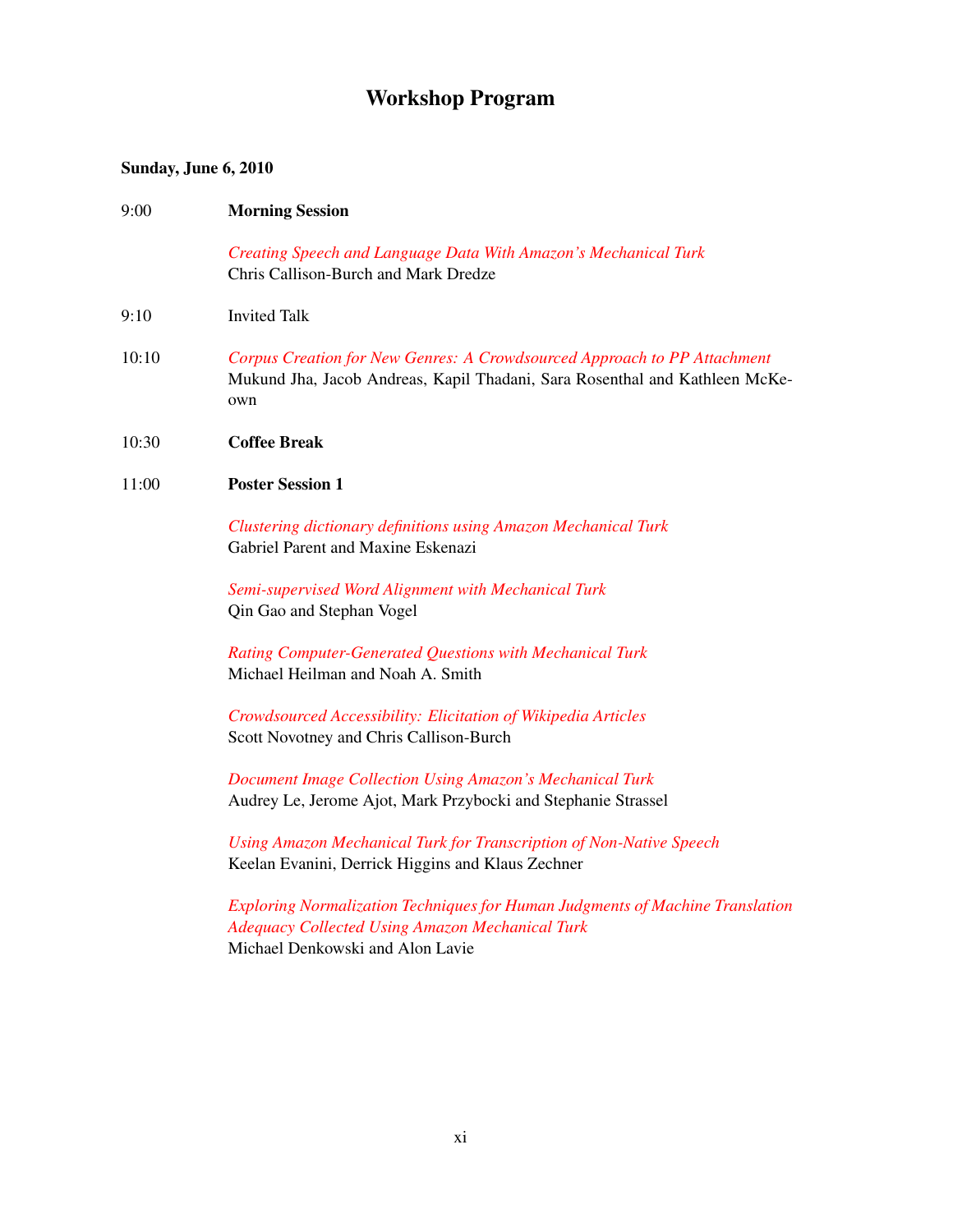## Sunday, June 6, 2010 (continued)

*[Can Crowds Build parallel corpora for Machine Translation Systems?](#page-0-0)* Vamshi Ambati and Stephan Vogel

*[Turker-Assisted Paraphrasing for English-Arabic Machine Translation](#page-0-0)* Michael Denkowski, Hassan Al-Haj and Alon Lavie

*[Annotating Large Email Datasets for Named Entity Recognition with Mechanical Turk](#page-0-0)* Nolan Lawson, Kevin Eustice, Mike Perkowitz and Meliha Yetisgen-Yildiz

*[Annotating Named Entities in Twitter Data with Crowdsourcing](#page-0-0)* Tim Finin, William Murnane, Anand Karandikar, Nicholas Keller, Justin Martineau and Mark Dredze

*[MTurk Crowdsourcing: A Viable Method for Rapid Discovery of Arabic Nicknames?](#page-0-0)* Chiara Higgins, Elizabeth McGrath and Laila Moretto

*[An Enriched MT Grammar for Under](#page-0-0)* \$*100* Omar F. Zaidan and Juri Ganitkevitch

## 12:30 Lunch

## 1:30 Afternoon Session 1

*[Using the Amazon Mechanical Turk to Transcribe and Annotate Meeting Speech for Ex](#page-0-0)[tractive Summarization](#page-0-0)* Matthew Marge, Satanjeev Banerjee and Alexander Rudnicky

*[Using Mechanical Turk to Annotate Lexicons for Less Commonly Used Languages](#page-0-0)* Ann Irvine and Alexandre Klementiev

*[Opinion Mining of Spanish Customer Comments with Non-Expert Annotations on Me](#page-0-0)[chanical Turk](#page-0-0)*

Bart Mellebeek, Francesc Benavent, Jens Grivolla, Joan Codina, Marta R. Costa-Jussa and ` Rafael Banchs

*[Crowdsourcing and language studies: the new generation of linguistic data](#page-0-0)*

Robert Munro, Steven Bethard, Victor Kuperman, Vicky Tzuyin Lai, Robin Melnick, Christopher Potts, Tyler Schnoebelen and Harry Tily

*[Not-So-Latent Dirichlet Allocation: Collapsed Gibbs Sampling Using Human Judgments](#page-0-0)* Jonathan Chang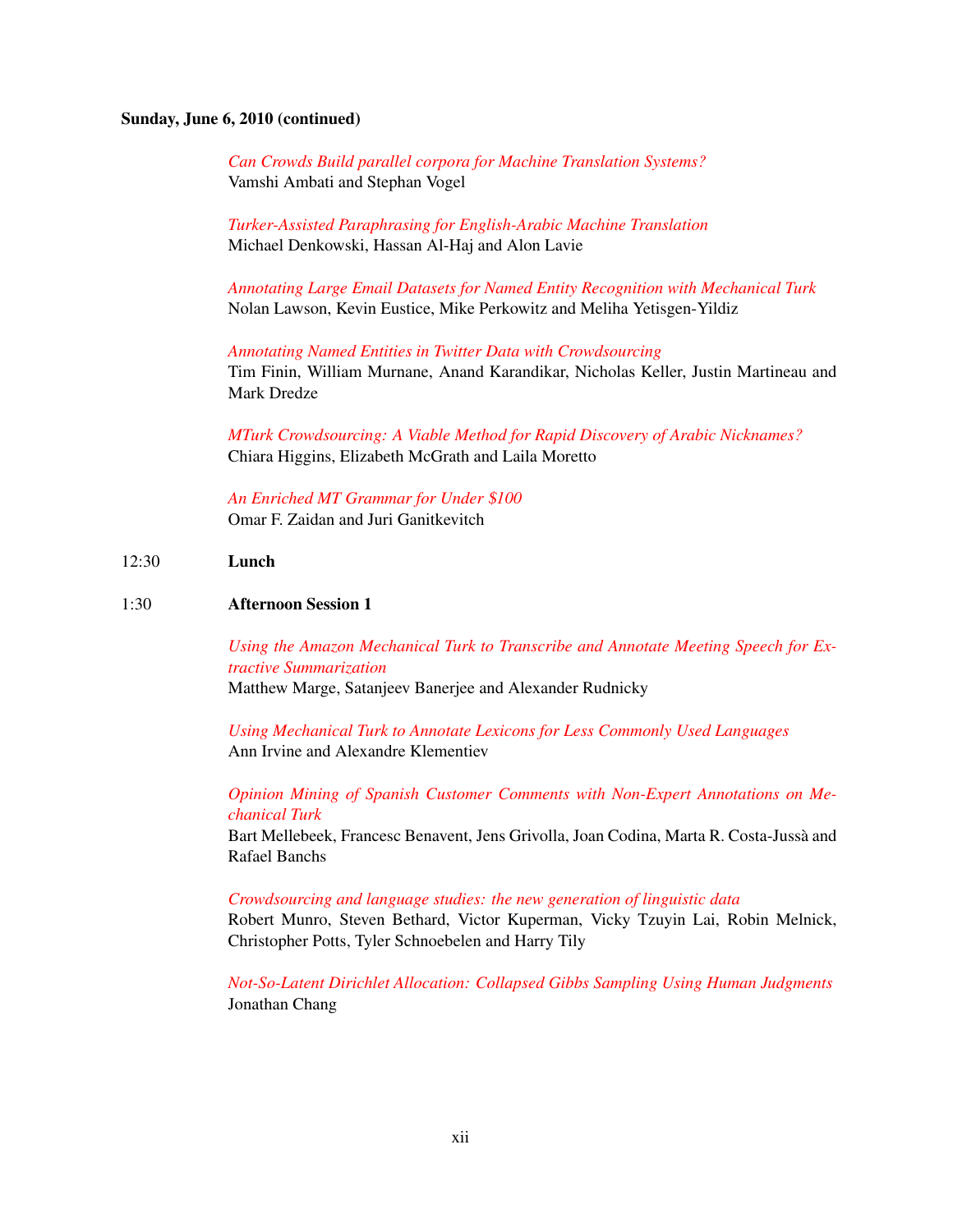### Sunday, June 6, 2010 (continued)

3:10 Coffee Break

#### 3:30 Afternoon Session 2

*[Collecting Image Annotations Using Amazon's Mechanical Turk](#page-0-0)* Cyrus Rashtchian, Peter Young, Micah Hodosh and Julia Hockenmaier

*[Non-Expert Evaluation of Summarization Systems is Risky](#page-0-0)* Dan Gillick and Yang Liu

*[Shedding \(a Thousand Points of\) Light on Biased Language](#page-0-0)* Tae Yano, Philip Resnik and Noah A. Smith

## 4:30 Poster Session 2

*[Evaluation of Commonsense Knowledge with Mechanical Turk](#page-0-0)* Jonathan Gordon, Benjamin Van Durme and Lenhart Schubert

*[Cheap Facts and Counter-Facts](#page-0-0)* Rui Wang and Chris Callison-Burch

*[The Wisdom of the Crowds Ear: Speech Accent Rating and Annotation with Amazon Me](#page-0-0)[chanical Turk](#page-0-0)* Stephen Kunath and Steven Weinberger

*[Crowdsourcing Document Relevance Assessment with Mechanical Turk](#page-0-0)* Catherine Grady and Matthew Lease

*[Preliminary Experiments with Amazon's Mechanical Turk for Annotating Medical Named](#page-0-0) [Entities](#page-0-0)* Meliha Yetisgen-Yildiz, Imre Solti, Fei Xia and Scott Halgrim

*[Tools for Collecting Speech Corpora via Mechanical-Turk](#page-0-0)* Ian Lane, Matthias Eck, Kay Rottmann and Alex Waibel

*[Measuring Transitivity Using Untrained Annotators](#page-0-0)* Nitin Madnani, Jordan Boyd-Graber and Philip Resnik